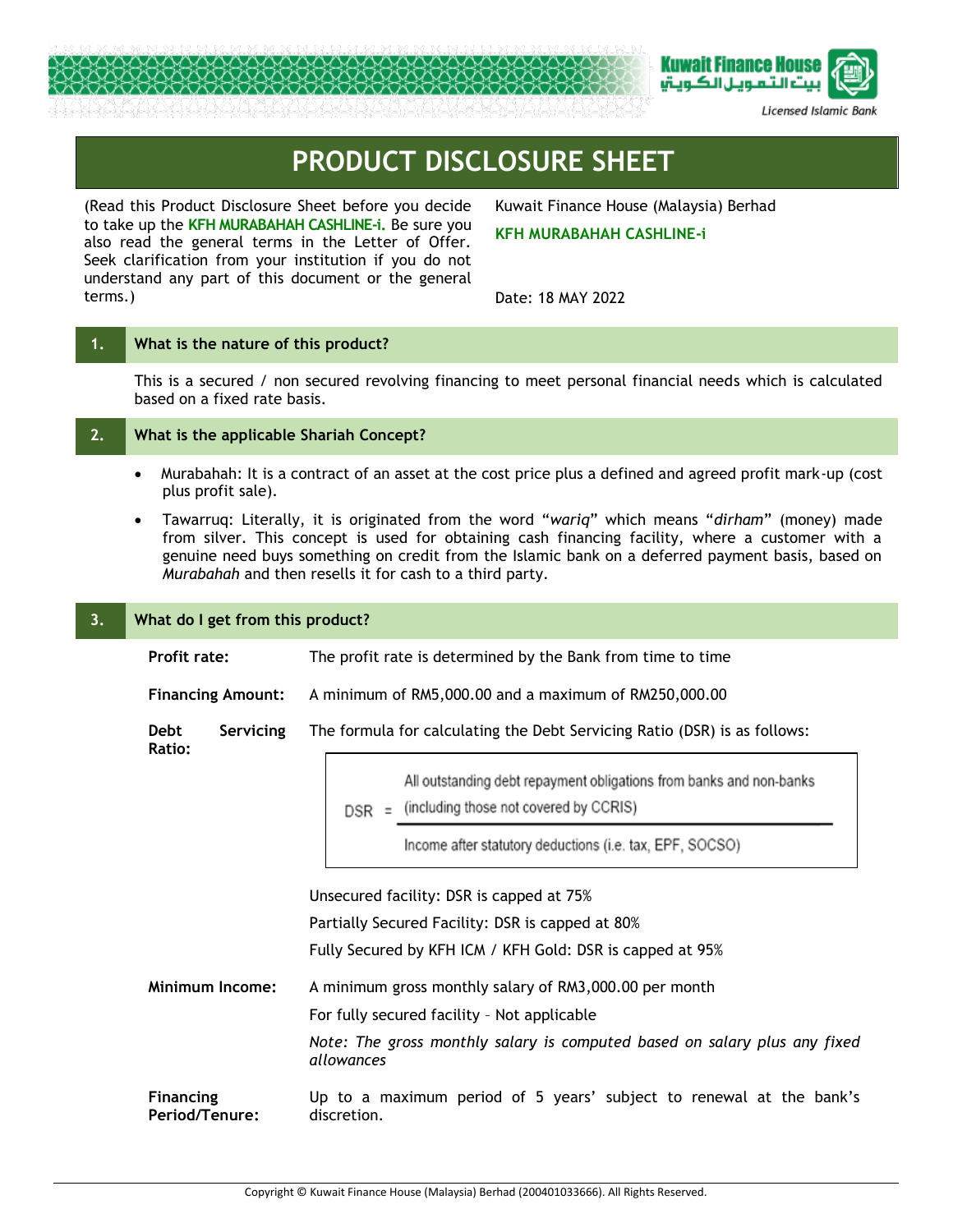**Profit Rate Calculation:** Profit rate is calculated on a floating rate basis subject to a maximum Contracted Ceiling Rate. Customer will be charged daily at the Profit Rate based on the debit balance of the designated "KFH Current Account Cashlinei" which will be realised on a monthly basis.

**Contracted Ceiling Rate:** 15.0% p.a.

**Profit Rate:** Base Rate (BR) + \_\_\_\_\_\_\_\_\_\_ % p.a.

## 4. **What is Base Rate (BR)?**

Base Rate (BR) is the benchmark cost of fund of the bank in accordance to the new reference rate framework introduced by Bank Negara Malaysia and it replaces the Base Financing Rate (BFR) as the pricing for retail financing effective 2nd January 2015. It is applicable to new retail financing with floating profit rates pegged to the bank's Base Rate (BR) except AITAB financing.

Under this new framework, KFH Malaysia's BR is computed based on its Retail marginal cost of funds plus the Statutory Reserve Requirement (SRR) cost imposed by Bank Negara Malaysia, the marginal cost of funds is referring to deposit rate of Ringgit only deposit, excluding Gold account and Investment account.

## 5. **What would trigger a change in the BR?**

The BR will be adjusted when there are changes in marginal cost of funds due to monetary policy eg. Overnight Policy Rate (OPR) and/or changes in the funding conditions; eg. movement in KLIBOR.

## 6. **Historical benchmark of Cost of Fund (COF)**



## 7. **What are my obligations?**

- Customers are required to pay a monthly profit payment amount subject to utilization amount.
- The Purchase Price shall be paid in a lump sum at the end of financing period or at any time that the Bank deems fit.
- The total payment amount (Bank Selling Price) consists of financing amount (principal) + total profit.
- Your total Bank Selling Price is RM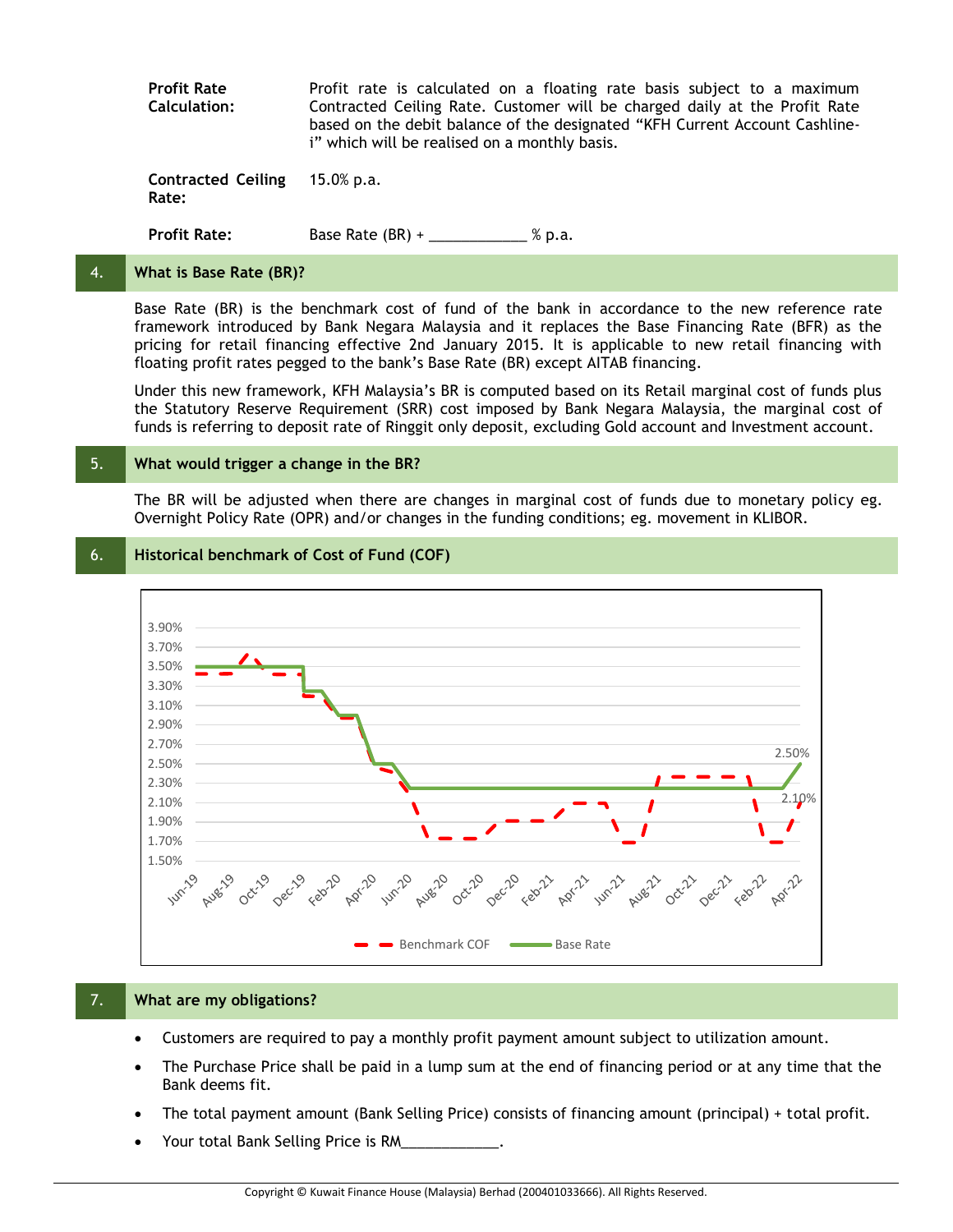## 8. **What are the fees and charges I have to pay?**

| Types of Fee      | <b>Details of Fee</b>                                                                                                                                                                          |
|-------------------|------------------------------------------------------------------------------------------------------------------------------------------------------------------------------------------------|
| <b>Stamp Duty</b> | As per the Stamp Act 1949 (Revised 1989).                                                                                                                                                      |
| <b>Legal Fees</b> | Legal fees are fees paid to the respective solicitors for their professional<br>services rendered in preparing and finalizing the various security documents.<br>As per lawyers scale of fees. |

## 9. **What if I fail to fulfill my obligations?**

## Compensation charge (Ta'widh)

1% p.a on the overdue payment or any other method approved by Bank Negara Malaysia or the Association of Islamic Banking Institutions in Malaysia (AIBIM). If the failure continues beyond the maturity date of the Facility, the compensation rate shall be at the current Islamic Interbank Money Market (IIMM) rate on the outstanding Deferred Sale Price or such other amount as the Shariah Advisory Council of Bank Negara Malaysia may decide from time to time.

Right to set-off.

 The Bank has the right to set off any credit balance in your account maintained with the Bank against any outstanding balance in this financing account.

Revision of Profit Rate

The Bank may revise the profit rate which will result in a higher payment amount to be paid subject to the contracted ceiling rate.

Reporting to local credit bureau

Any adverse records of your payment history will be reported to the local credit reference bureau, which will have serious adverse effect on your future financial standing and your ability to obtain future credit and banking facilities.

- Legal Action
	- i. Legal action will be taken against you for any outstanding amount due. As a result of these legal proceedings, charges will be incurred by the customer. This legal action will have an effect to your credit rating in order for you to apply for future credit and banking facilities.
	- ii. You may also be subject to bankruptcy proceedings be adjudged a bankrupt if the outstanding amount reaches a certain limit. Repercussions of being a bankrupt will result in freezing and confiscation of your assets.

## Sell or Disposal of Asset/Cash

The Bank may sell or dispose the asset/cash to settle any amount owing to the Bank of which customer is required to provide consent to the Bank, upon entering the contract, for the purpose of utilizing the proceeds as per the Terms and Conditions.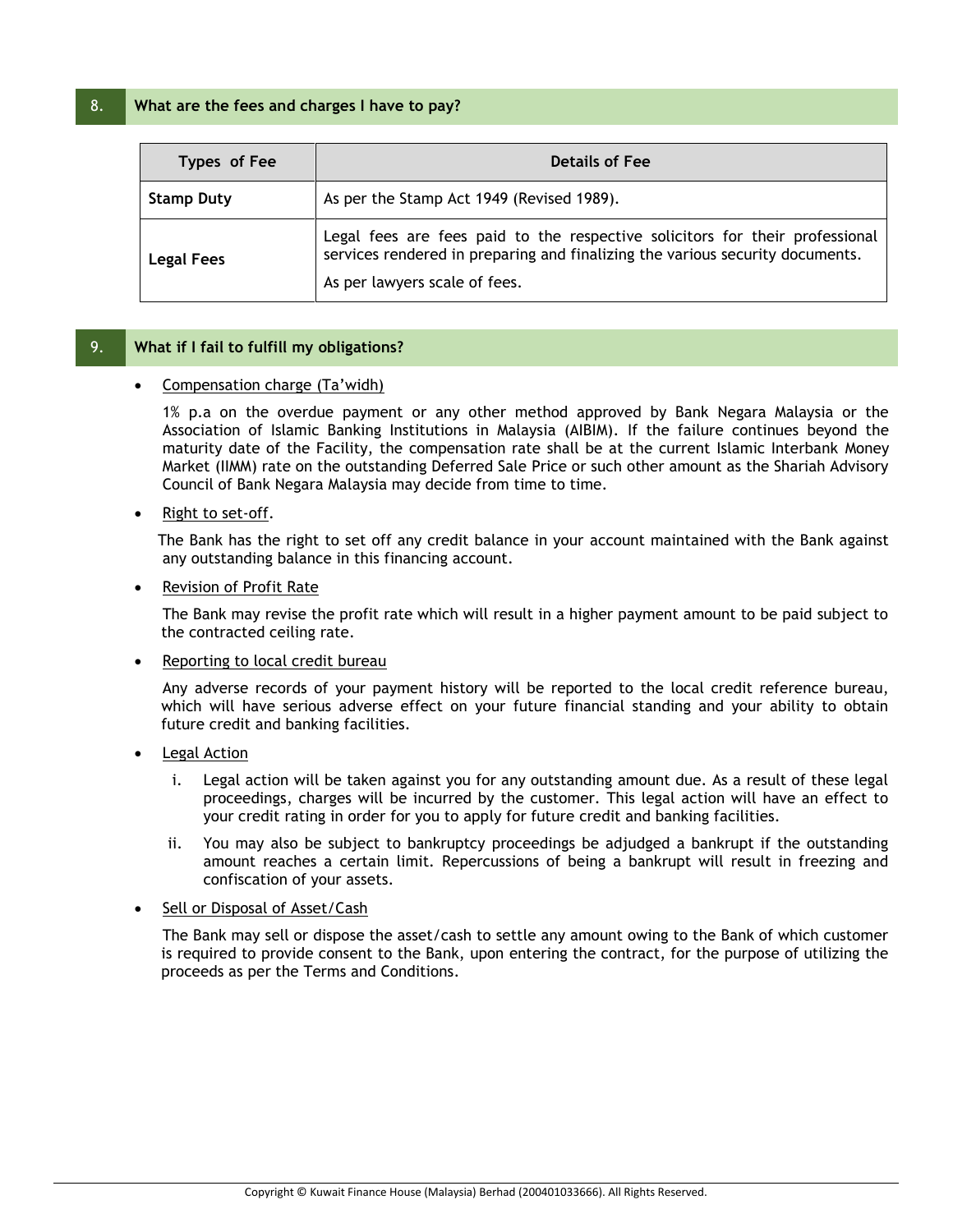## 10. **What if I fully settle the financing before its maturity?**

Based on the guideline from Bank Negara Malaysia (BNM), customers shall be entitled to Ibra' (Rebate) under the following circumstances: -

- Customers who make early settlement.
- Customers who make settlement due to restructuring of the facility.
- Settlement by customers who defaulted in payment.
- Settlement by customers in the event of termination or cancellation before maturity date.

In the situations mentioned above, a general formula in determining the early settlement amount is as follows: -

**Settlement Amount**: Outstanding Deferred Sale Price + Instalment Due + Late Payment Charges (if any) – Ibra' (rebate)

## **Of which**

*Ibra' (Rebate)* = Deferred Profit – Early Settlement Charges (if any)

*Deferred Profit* means unaccrued profit at the point of settlement of the Facility

*Early Settlement Charges* means the charges that may be imposed by KFH Malaysia on you for early settlement of the facility before the end of the financing tenure. Such charges may include: -

- i. costs that have not been recovered because a financing contract has a structure with discount elements at the initial period of financing (if applicable); and
- ii. initial costs that have not been recovered (e.g. legal fees, valuation fees and takaful contribution),

but shall in any event be a reasonable estimate of the costs incurred by KFH Malaysia as a direct result of such early settlement.

*Late Payment Charges* compensation charges which may be imposed by KFH Malaysia for late payments.

## **Sample Illustration is as per Appendix 1.**

### 11. **What are the major risks?**

This product is offered to customers with an effective floating rate. In circumstances where the market rates are lower than the agreed rates, customers are bound to pay a higher profit amount comparatively. Furthermore, the customers do not have an option to convert the rates to the market rates whenever they want as the agreement has been made as a fixed rate throughout the tenor.

| 12. | Do I need any takaful coverage / guarantor / collateral? |                                 |  |        |  |       |  |
|-----|----------------------------------------------------------|---------------------------------|--|--------|--|-------|--|
|     |                                                          | • Group Credit Takaful coverage |  | I TYes |  | I INO |  |
|     |                                                          | • Guarantor                     |  | I TYes |  | I INO |  |
|     |                                                          | • Collateral                    |  | I TYes |  | I INO |  |

## 13. **What should I do if there are changes to my contact details?**

It is important that you inform us of any change in your contact information, to ensure that all correspondences reach you in a timely manner.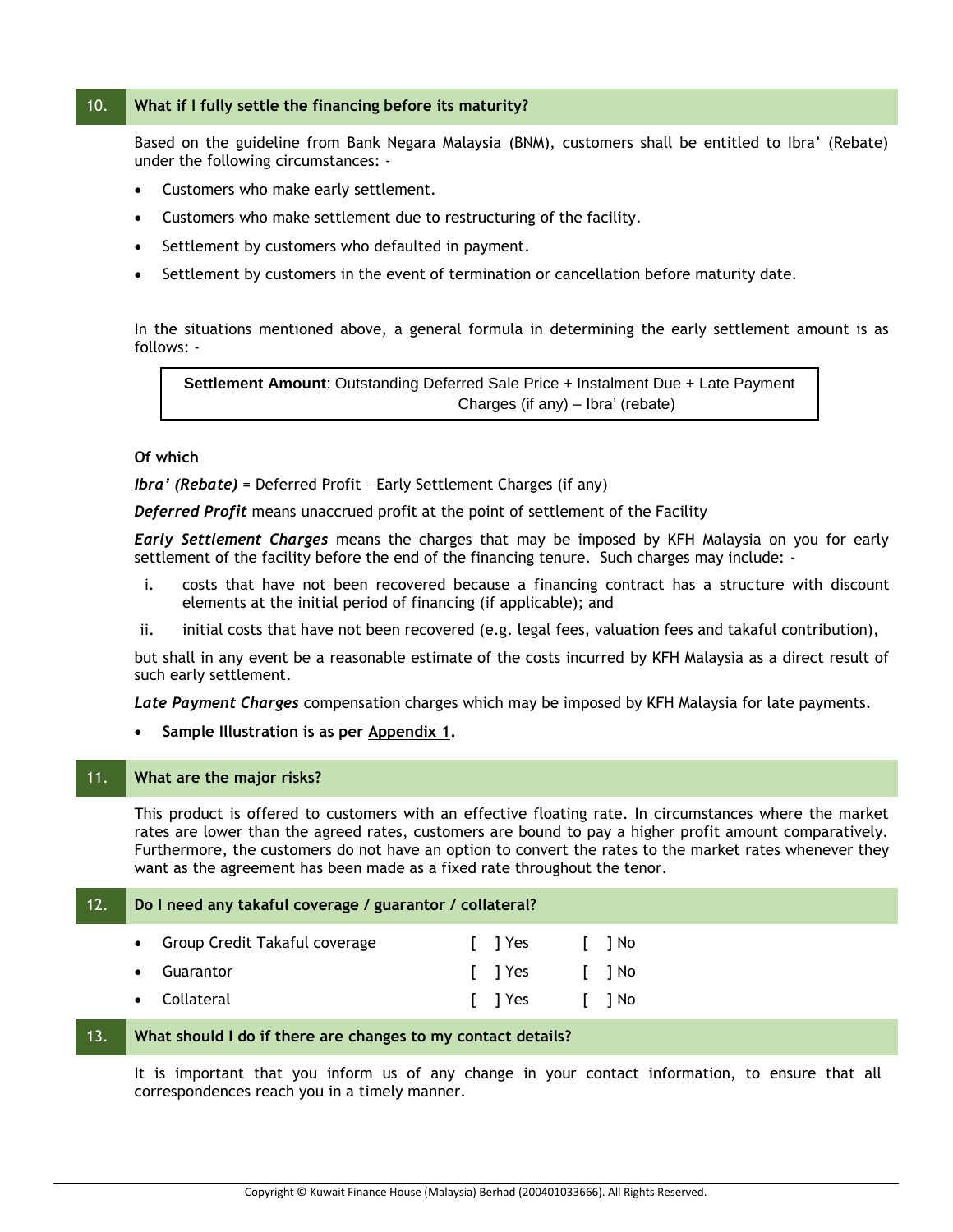## 14. **Where can I get assistance and redress?**

Should you have any enquiry regarding our products and services or difficulties in making payments, you should contact us earliest possible to discuss payment alternatives. Or if you wish to complaint on the products or services provided by us, you may contact us at:

## **Kuwait Finance House (Malaysia) Berhad**

Level 26, Menara Prestige No. 1, Jalan Pinang 50450 Kuala Lumpur, Malaysia General line: +603 2168 0000 Contact Centre: 1300 888 534 General Fax : +603 2168 0001 Website: [www.kfh.com.my](http://www.kfh.com.my/)

Alternatively, you may seek the services of Agensi Kaunseling dan Pengurusan Kredit (AKPK), an agency established by Bank Negara Malaysia to provide free services on money management, credit counselling and debt restructuring for individuals. You are encouraged to attend a "Program Pengurusan Wang Ringgit" or "POWER" offered by AKPK. Anda You can contact AKPK at: Tingkat 8, Maju Junction Mall 1001, Jalan Sultan Ismail 50250 Kuala Lumpur Tel : 1-800-88-2575 E-mail : [enquiry@akpk.org.my](mailto:enquiry@akpk.org.my)

If your query or complaint is not satisfactorily resolved by us, you may contact Bank Negara Malaysia LINK or TELELINK at:

Block D, Bank Negara Malaysia Jalan Dato' Onn 50480 Kuala Lumpur Tel : 1-300-88-5465 Fax : 03-21741515 E-mail : [bnmtelelink@bnm.gov.my](mailto:bnmtelelink@bnm.gov.my)

## 15. **Where can I get further information?**

Should you require additional information about taking a Cashline financing, please refer to the banking info leaflets available at all our branches and the www.bankinginfo.com.my website.

## **IMPORTANT NOTE:**

**LEGAL ACTION MAY BE TAKEN AGAINST YOU IF YOU DO NOT CONTINUE MAKING PAYMENTS OF YOUR KFH MURABAHAH CASHLINE-i FACILITY.**

**THIS PRODUCT DISCLOSURE SHEET IS NOT A LEGALLY BINDING SHEET, AGREEMENT OR DOCUMENT. YOUR APPLICATION IS SUBJECT TO OUR CREDIT REVIEW (INCLUDING OF YOUR CREDIT STATUS FROM INTERNAL AND EXTERNAL SOURCES), AND APPROVAL IS AT THE SOLE DISCRETION OF THE BANK.**

The information provided in this disclosure sheet is valid as at 18 May 2022.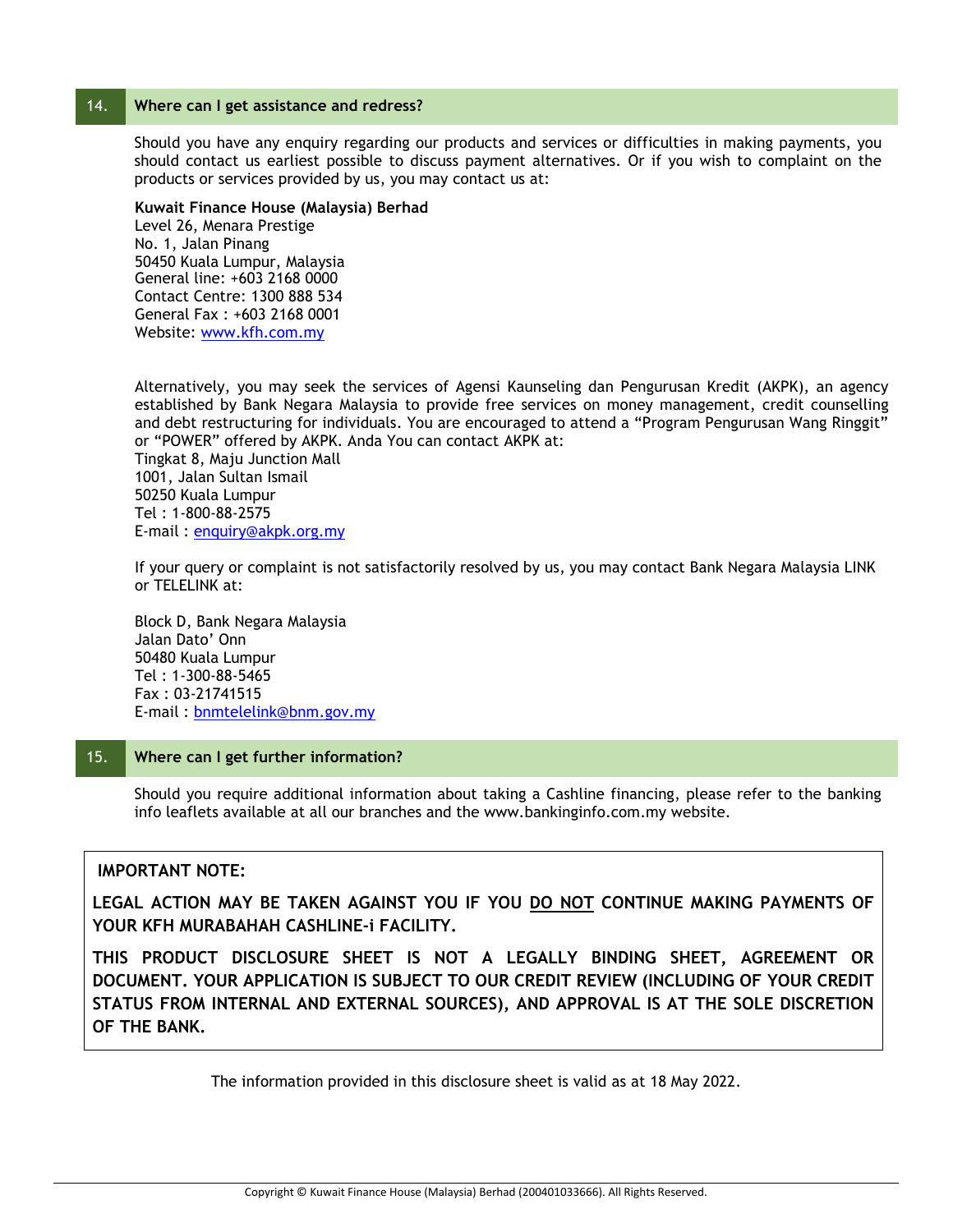

Bank Islam Berl

# **HELAIAN PENDEDAHAN PRODUK**

(Sila baca Helaian Pendedahan Produk ini sebelum anda membuat keputusan untuk mengambil **KFH MURABAHAH CASHLINE-i.** Pastikan anda juga membaca terma-terma dalam Surat Tawaran. Sila dapatkan penjelasan lanjut daripada institusi anda sekiranya anda tidak memahami sebarang bahagian bagi terma-terma am di dalam dokumen ini.)

Kuwait Finance House (Malaysia) Berhad **KFH MURABAHAH CASHLINE-i** 

Tarikh: 18 MEI 2022

## **1. Apakah sifat produk ini?**

**Nisbah Hutang:**

Produk ini adalah produk pembiayaan pusingan samada bercagar atau tidak bercagar untuk memenuhi keperluan pembiayaan peribadi dengan pengiraan keuntungan berasaskan kadar yang tetap.

## **2. Apakah konsep Shariah yang digunakan?**

Murabahah: Ia adalah satu kontrak bagi konsep penjualan aset pada harga kos ditambah dengan keuntungan yang dipersetujui (kos tambah dengan keuntungan jualan).

Tawarruq: Ia berasal daripada perkataan "wariq" yang bermaksud "dirham" (wang) yang diperbuat daripada perak. Konsep ini digunakan untuk kemudahan pembiayaan tunai, di mana pelanggan yang benar-benar memerlukan pembiayaan, membeli sesuatu secara kredit daripada Kuwait Finance House (Malaysia) Berhad dengan pembayaran tangguh, berdasarkan Murabahah dan barang atau aset tersebut kemudiannya dijual kepada pihak ketiga untuk mendapatkan tunai.

## **3. Apakah yang boleh saya perolehi daripada produk ini?**

**Kadar Keuntungan:** Kadar keuntungan adalah seperti yang telah ditetapkan oleh pihak Bank dari semasa ke semasa

#### **Jumlah Pembiayaan:** Minima RM5,000.00 sehingga Maksima RM250,000.00

Formula perkiraan untuk Nisbah Khidmat Hutang adalah seperti berikut:-

| <b>Khidmat</b> | <b>Nisbah</b><br>Khidmat $=$ | Kesemua Jumlah Tanggungan Pembayaran Balik<br>dari bank atau bukan bank (termasuk yang<br>tidak tertakluk dalam laporan CCRIS) |
|----------------|------------------------------|--------------------------------------------------------------------------------------------------------------------------------|
|                | <b>Hutang</b>                | Pendapatan selepas ditolak potongan<br>dari badan kerajaan (e.g. cukai<br>pendapatan, KWSP, SOCSO)                             |
|                | 75%                          | Pembiayaan Tanpa Cagaran : Jumlah Nisbah Khidmat Hutang dihadkan kepada                                                        |

Pembiayaan Separa Cagaran : Jumlah Nisbah Khidmat Hutang dihadkan kepada 80%

Bercagaran Penuh dengn KFH ICM / KFH Gold : Jumlah Nisbah Khidmat Hutang dihadkan kepada 95%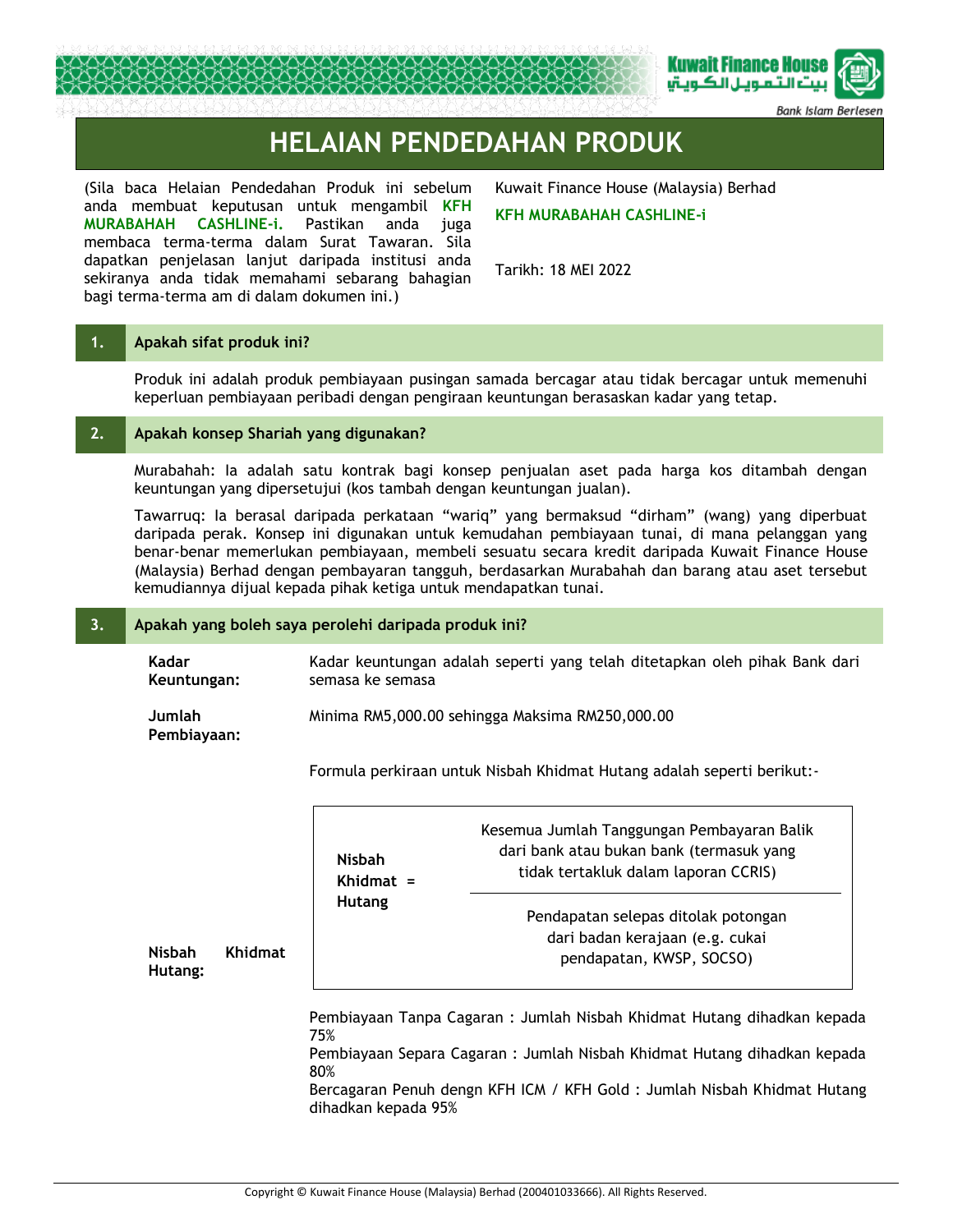| <b>Tempoh</b><br>Pembiayaan:      | Tempoh maksimum selama 5 tahun.                                                                                                                                                                                                                                                                                             |  |  |
|-----------------------------------|-----------------------------------------------------------------------------------------------------------------------------------------------------------------------------------------------------------------------------------------------------------------------------------------------------------------------------|--|--|
| Kadar<br>Kontrak<br>Siling:       | $15.0\%$ p.a.                                                                                                                                                                                                                                                                                                               |  |  |
| Kadar<br>Keuntungan:              | Kadar Keuntungan Asas (BR) +<br>% p.a.                                                                                                                                                                                                                                                                                      |  |  |
| Perkiraan<br>Kadar<br>Keuntungan: | Kadar keuntungan dikira berdasarkan kadar keuntungan boleh ubah tertakluk<br>kepada Kadar Kontrak Siling yang telah sipersetujui. Pelanggan akan dikenakan<br>caj harian berdasarkan Kadar Keuntungan atas baki debit akaun 'KFH Current<br>Account Cashline-i' yang telah ditentukan dan akan di realisasi secara bulanan. |  |  |

## **4. Apa itu Kadar Asas (KA)?**

Kadar Asas (KA) adalah penanda aras kos dana mengikut rangka kerja kadar rujukan baharu yang diperkenalkan oleh Bank Negara Malaysia. Ianya menggantikan Kadar Pembiayaan Asas (BFR) sebagai harga untuk pembiayaan runcit berkuatkuasa 2 Januari 2015. Ia diguna pakai untuk pembiayaan runcit baru dengan kadar keuntungan terapung diikat kepada kadar asas (KA) bank kecuali pembiayaan AITAB.

Di bawah rangka kerja baru ini, KA KFH Malaysia dikira berdasarkan kos marginal dana runcit ditambah Keperluan Rizab Berkanun (SRR) kos yang dikenakan oleh Bank Negara Malaysia, kos marginal dana adalah merujuk kepada kadar deposit Ringgit untuk deposit sahaja, tidak termasuk akaun emas dan akaun pelaburan.

## **5. Apakah yang akan menyebabkan perubahan Kadar Asas?**

BR akan diselaraskan apabila terdapat perubahan dalam kos marginal dana disebabkan dasar kewangan contohnya Kadar Dasar Semalaman (OPR) dan / atau perubahan dalam syarat pendanaan; contohnya. pergerakan dalam KLIBOR.

## 3.90% 3.70% 3.50% 3.30% 3.10% 2.90% 2.70% 2.50% 2.50% 2.30% 2.10% 2.10% 1.90% 1.70% 1.50% Augó Benchmark COF Base Rate

## **6. Rujukan penanda Aras Kos Dana (COF)**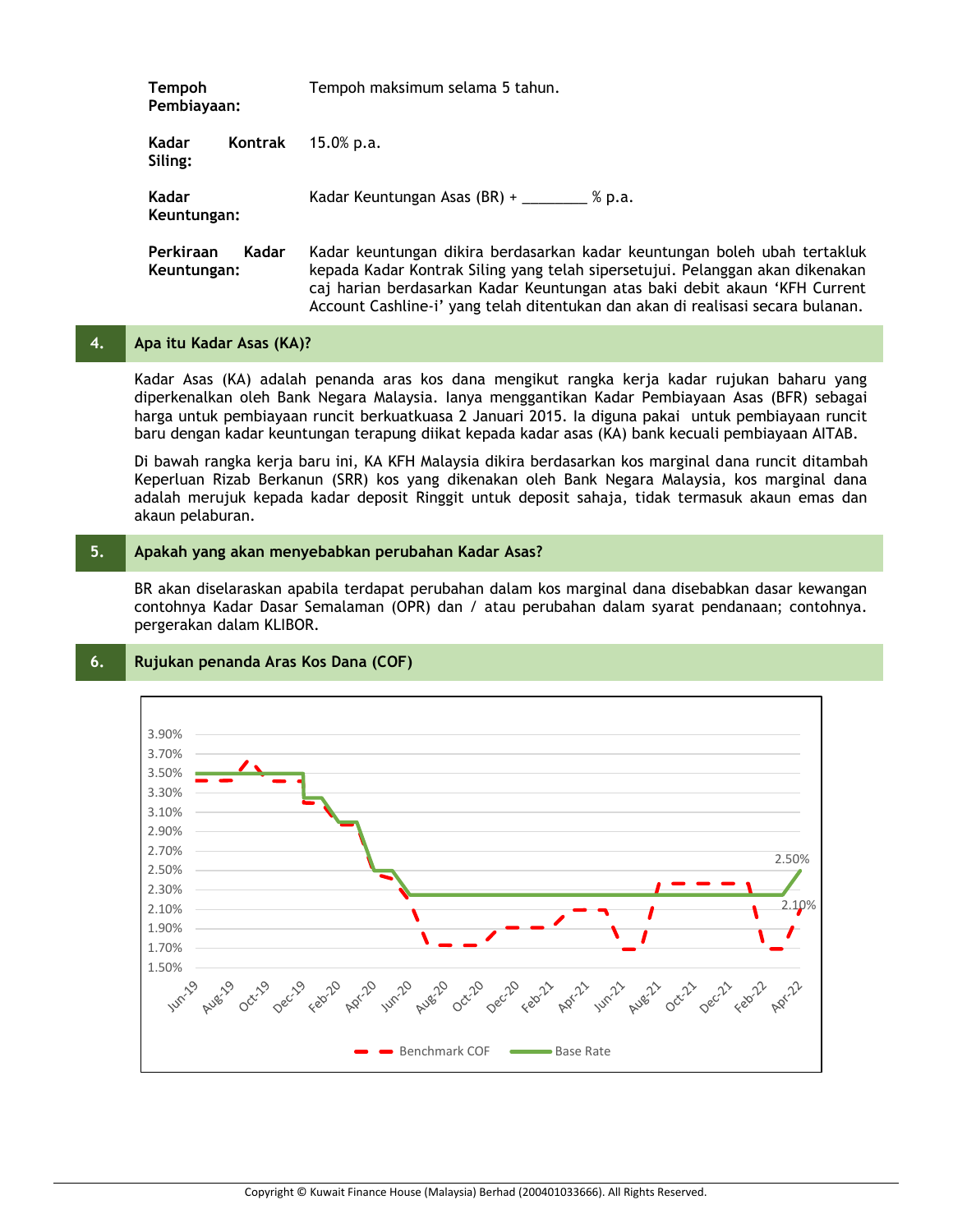## **7. Apakah kewajipan saya?**

- Pelanggan adalah dikehendaki membayar jumlah keuntungan bulanan tertakluk kepada jumlah penggunaan.
- Bayaran ansuran yang dikira adalah berdasarkan mekanisma kiraan tetap dan tidak dipengaruhi oleh turun naik Kadar Asas Islamik.
- Harga Belian Bank hendaklah dibayar sekali gus pada tempoh akhir pembiayaan atau pada bila-bila masa pihak Bank merasakan perlu.
- Jumlah pembayaran anda (Harga Jualan Bank) adalah terdiri daripada Jumlah Pembiayaan (pokok) + jumlah keuntungan.
- Harga Jualan Bank anda ialah RM

## **8. Apakah yuran dan caj yang perlu saya bayar?**

| Jenis Fi/Caj                                                                    | Penerangan Fi/Caj                                                                                                |  |  |
|---------------------------------------------------------------------------------|------------------------------------------------------------------------------------------------------------------|--|--|
| Seperti yang ditetapkan dalam Akta Setem 1949 (pindaan pada 1989)<br>Duti Setem |                                                                                                                  |  |  |
| Fi Guaman                                                                       | Fi guaman adalah fi yang dibayar kepada peguamcara untuk servis professional<br>bagi menyediakan dokumen-dokumen |  |  |
|                                                                                 | Jumlah yang dikenakan adalah bergantung kepada jadual fi yang ditentukan<br>oleh pihak peguam.                   |  |  |

## **9. Bagaimanakah jika saya gagal memenuhi kewajipan saya?**

## Fi Gantirugi (Ta'widh)

Kadar sebanyak 1% setahun untuk pembayaran lewat (fi gantirugi) dikenakan pada jumlah tunggakan ansuran, atau mana-mana kaedah perkiraan lain yang diluluskan oleh Bank Negara Malaysia atau Persatuan Institusi Perbankan Islam di Malaysia (AIBIM). Sekiranya pembayaran gagal dibuat selepas tempoh pembiayaan, kadar gantirugi dikenakan adalah pada kadar semasa pasaran wang antara bank (IIMM) diatas jumlah baki Harga Jualan Tertangguh atau apa-apa amaun yang ditentukan oleh Kaunsel Penasihat Shariah Bank Negara Malaysia dari masa ke semasa.

## Hak Tolakan

Pihak Bank berhak untuk menolak mana-mana baki kredit akaun yang dibuka dengan Bank, kepada sebarang baki yang tertunggak atau terhutang dalam akaun pembiayaan ini.

## Semakan Kadar Keuntungan Pembiayaan

Pihak Bank boleh membuat semakan kepada kadar keuntungan pembiayaan anda yang akan menyebabkan kenaikan jumlah bayaran ansuran bulanan tertakluk kepada kadar kontrak siling.

Lapuran kepada biro rujukan kredit tempatan

Sebarang rekod kegagalan pembayaran akan dilapurkan kepada biro rujukan tempatan. Ini akan menyebabkan kesan buruk kepada kedudukan kewangan anda sekaligus menjejaskan keupayaan anda untuk memohon pembiayaan dan kemudahan perbankan anda di waktu hadapan.

- Tindakan Undang–Undang
	- i. Tindakan undang undang akan dikenakan ke atas anda pada sebarang jumlah tertunggak. Prosiding undang – undang ini akan menyebabkan caj dikenakan kepada anda. Tindakan undang – undang ini akan mendatangkan kesan kepada taraf kredit anda dan seterusnya menjejaskan permohonan anda untuk lain lain pembiayaan kredit dan kemudahan perbankan.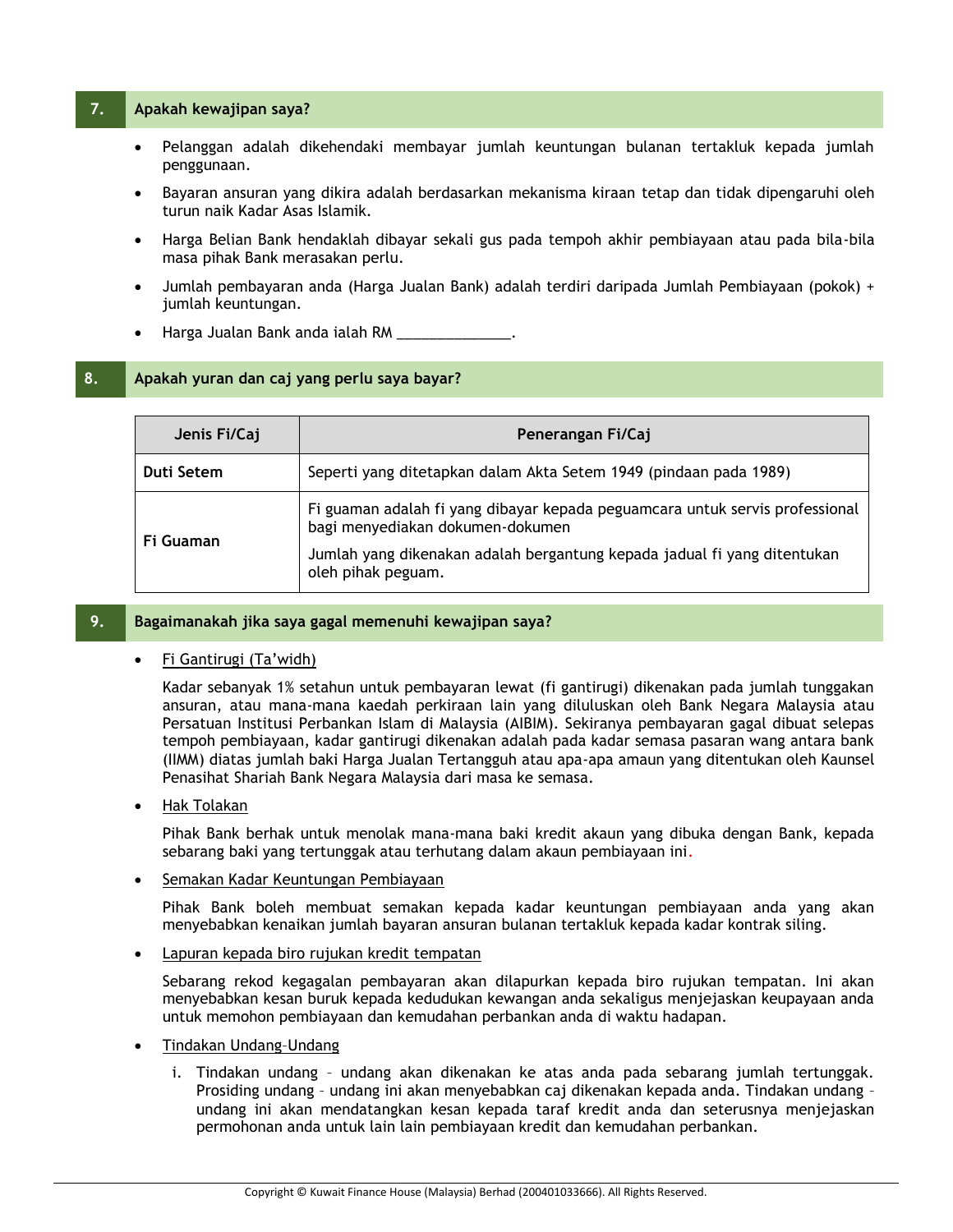- ii. Anda juga boleh menghadapi prosiding kebangkarapan dan akan diputuskan sebagai bankrap sekiranya jumlah yang tertunggak tidak dibayar telah mencapai had yang tertentu. Hasil daripada keputusan itu akan menyebabkan pembekuan dan penyitaan kesemua aset anda.
- Penjualan atau Pelupusan Aset / Wang Tunai

Pihak Bank boleh menjual atau melupuskan asset / wang tunai tersebut untuk melunaskan sebarang jumlah terhutang dimana pelanggan dikehendaki memberi persetujuan, bila memasuki perjanjian, bagi tujuan menggunakan hasil jualan atau pelupusan itu seperti tertakluk dalam Terma dan Syarat.

## **10. Bagaimanakah jika saya menyelesaikan pembiayaan ini sebelum tamat tempoh pembiayaan?**

Berdasarkan kepada garis panduan daripada Bank Negara Malaysia (BNM), pelanggan adalah berhak diberikan Ibra' (Rebat) oleh pihak Bank dalam situasi dan keadaan yang berikut :-

- Pelanggan yang melangsaikan pembiayaan sebelum tamat tempoh pembiayaan.
- Pelanggan yang melangsaikan pembiayaan disebabkan oleh penstrukturan semula
- Pembiayaan yang dilangsaikan oleh pelanggan yang telah ingkar dalam pembiayaan
- Pembiayaan yang dilangsaikan oleh pelanggan yang ingkar sehingga berlaku penamatan atau pembatalan pembiayaan sebelum tempoh matang.

Dalam situasi yang tersebut di atas, formula untuk menentukan jumlah untuk pelangsaian awal adalah seperti berikut:

**Jumlah Pelangsaian =** Harga Jualan Tertangguh yang Tertunggak + Jumlah Bayaran Bulanan Tertunggak + Caj Lewat Bayar (jika ada) – Ibra' (Rebat)

## **Di mana**

*Ibra' (Rebat)* = Keuntungan Tertangguh – Caj Pelunasan Awal (jika ada)

*Keuntungan Tertangguh* bermaksud keuntungan yang tidak terakru pada masa pelunasan.

*Caj Pelunasan Awal* bermaksud caj yang boleh dikenakan oleh KFH Malaysia terhadap tuan/puan terhadap pelunasan pembiayaan sebelum tamat tempoh. Caj-caj tersebut merangkumi :-

- i. kos-kos yang belum di ambil balik oleh sebab kontrak pembiayaan yang mempunyai struktur dengan elemen diskaun pada peulaan tempoh pembiayaan (jika berkenaan); dan
- ii. kos-kos awal yang belum diambik balik (contoh : fi guaman, fi penilaian, kos pemerolehan dan caruman takaful)

di mana pada mana-mana kejadian hendaklah anggaran yang munasabah yang dikenakan oleh KFH Malaysia disebabkan oleh perlunasan awal tersebut

*Caj Lewat Bayar adalah* caj pampasan yang boleh dikenakan oleh KFH Malaysia bagi pembayaran lewat.

**Contoh illustrasi adalah seperti Lampiran 1.**

## **11. Apakakah risiko utama?**

Produk ini ditawarkan kepada pelanggan dengan kadar keuntungan boleh ubah. Pada situasi di mana kadar keuntungan pembiayaan semasa adalah lebih rendah dari kadar keuntungan tetap yang telah dipersetujui dengan pihak Bank, pelanggan adalah dikehendaki membayar jumlah keuntungan yang lebih tinggi jika dibandingkan dengan bayaran keuntungan bagi pembiayaan dengan kadar keuntungan semasa. Tambahan lagi, pelanggan tidak mempunyai pilihan untuk menukar kepada kadar keuntungan semasa pada bila – bila masa kerana mereka telah terikat dengan perjanjian yang menawarkan kadar keuntungan tetap untuk keseluruhan tempoh pembiayaan itu.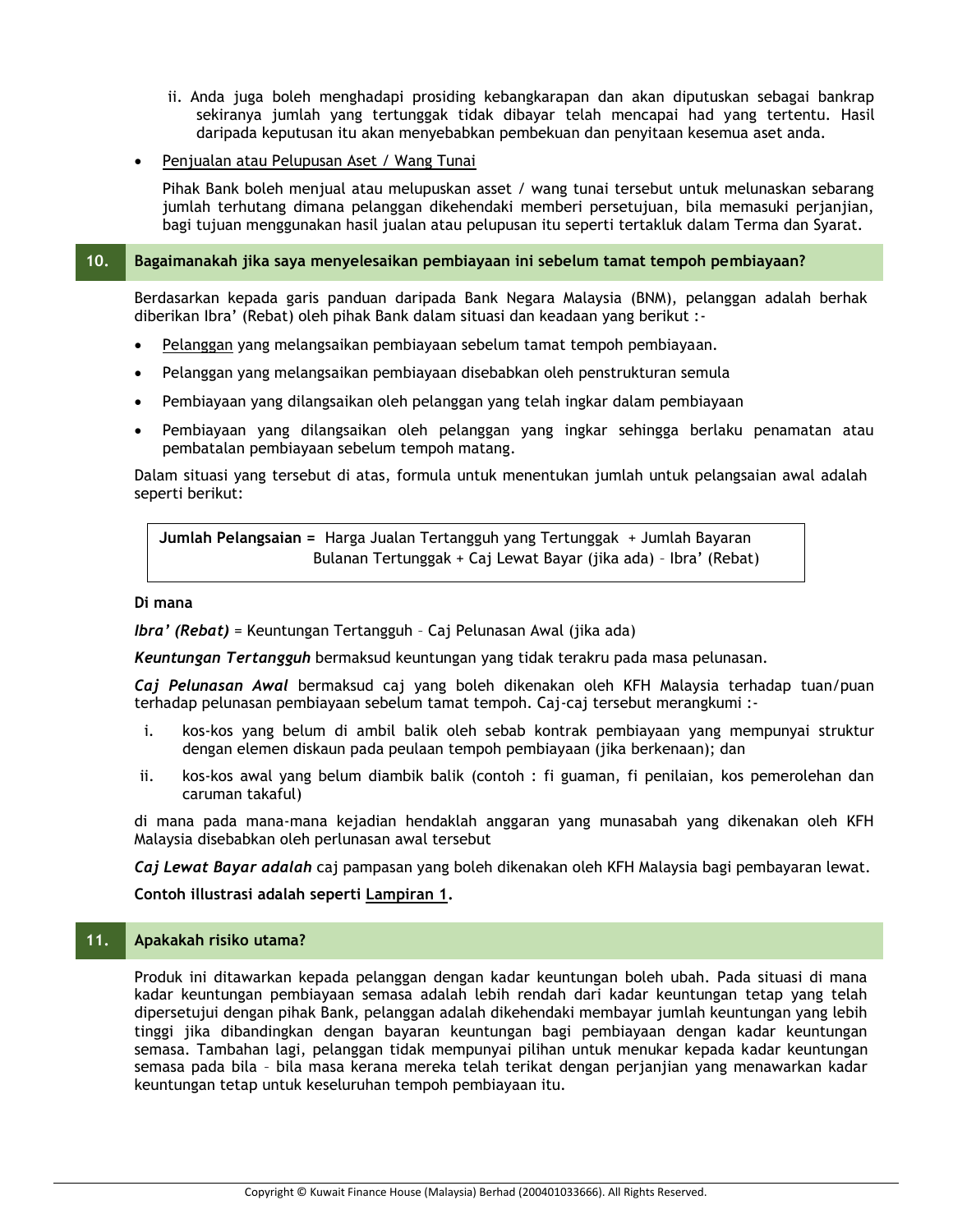## **12. Adakah saya memerlukan mana–mana perlindungan takaful / penjamin / cagaran?**

| • Perlindungan Takaful Kredit Berkelompok |  | [ ]Ya[ ]Tidak    |
|-------------------------------------------|--|------------------|
| $\bullet$ Penjamin                        |  | [ ] Ya [ ] Tidak |
| $\bullet$ Cagaran                         |  | 「 ]Ya「 ]Tidak    |

## **13. Apakah yang harus dibuat sekiranya terdapat perubahan pada maklumat perhubungan saya?**

Adalah penting untuk anda memberitahu kami sekiranya terdapat sebarang perubahan pada maklumat perhubungan anda, untuk memastikan surat-menyurat akan sampai kepada anda tepat pada masanya.

## **14. Dimanakah boleh saya mendapat bantuan dan saya boleh mendapatkan maklumat selanjutnya?**

Jikalau anda ingin mendapatkan maklumat yang lebih lanjut berkenaan dengan produk dan perkhidmatan kami**,** anda boleh menghubungi kami secepat mungkin untuk membincangkan plan pembayaran alternatif. Sebarang aduan mengenai produk atau perkhidmatan yang kami sediakan boleh diajukan atau menghubungi kami di alamat seperti di bawah :-

## **Kuwait Finance House (Malaysia) Berhad**

Level 26, Menara Prestige No. 1, Jalan Pinang 50450 Kuala Lumpur, Malaysia Talian Am : +603 2168 0000 Talian Perkhidmatan: 1800 888 KFH (534) Talian Faks Am : +603 2168 0001 Laman web : [www.kfh.com.my](http://www.kfh.com.my/)

Atau secara alternatifnya anda boleh mendapatkan perkhidmatan Agensi Kaunseling dan Pengurusan Kredit (AKPK), sebuah agensi yang diperbadankan oleh Bank Negara yang menyediakan perkhidmatan percuma kepada pengurusan kewangan, kaunseling kredit dan penstrukturan pembiayaan untuk individu. Anda juga digalakkan untuk menghadiri "Program Pengurusan Wang Ringgit Anda" atau "POWER" yang disediakan oleh AKPK. Anda boleh menghubungi AKPK di alamat seperti berikut :-

### **Agensi Kaunseling dan Pengurusan Kredit**

Tingkat 8, Maju Junction Mall 1001, Jalan Sultan Ismail 50250 Kuala Lumpur

Tel : 1-800-88-2575 E-mail : [enquiry@akpk.org.my](mailto:enquiry@akpk.org.my)

Sekiranya pertanyaan atau aduan anda adalah tidak dapat diselesaikan oleh pihak kami seperti yang dikehendaki, anda boleh menghubungi Bank Negara Malaysia LINK atau TELELINK di :

Block D, Bank Negara Malaysia Jalan Dato' Onn 50480 Kuala Lumpur Tel : 1-300-88-5465

Fax : 03-21741515 E-mail : [bnmtelelink@bnm.gov.my](mailto:bnmtelelink@bnm.gov.my)

## **15. Dimanakah saya boleh mendapatkan maklumat selanjutnya?**

Sekiranya anda mempunyai sebarang pertanyaan berkenaan pembiayaan cashline, sila rujuk kepada risalah banking info yang boleh didapati di semua cawangan kami dan laman sesawang [www.bankinginfo.com.my.](http://www.bankinginfo.com.my/)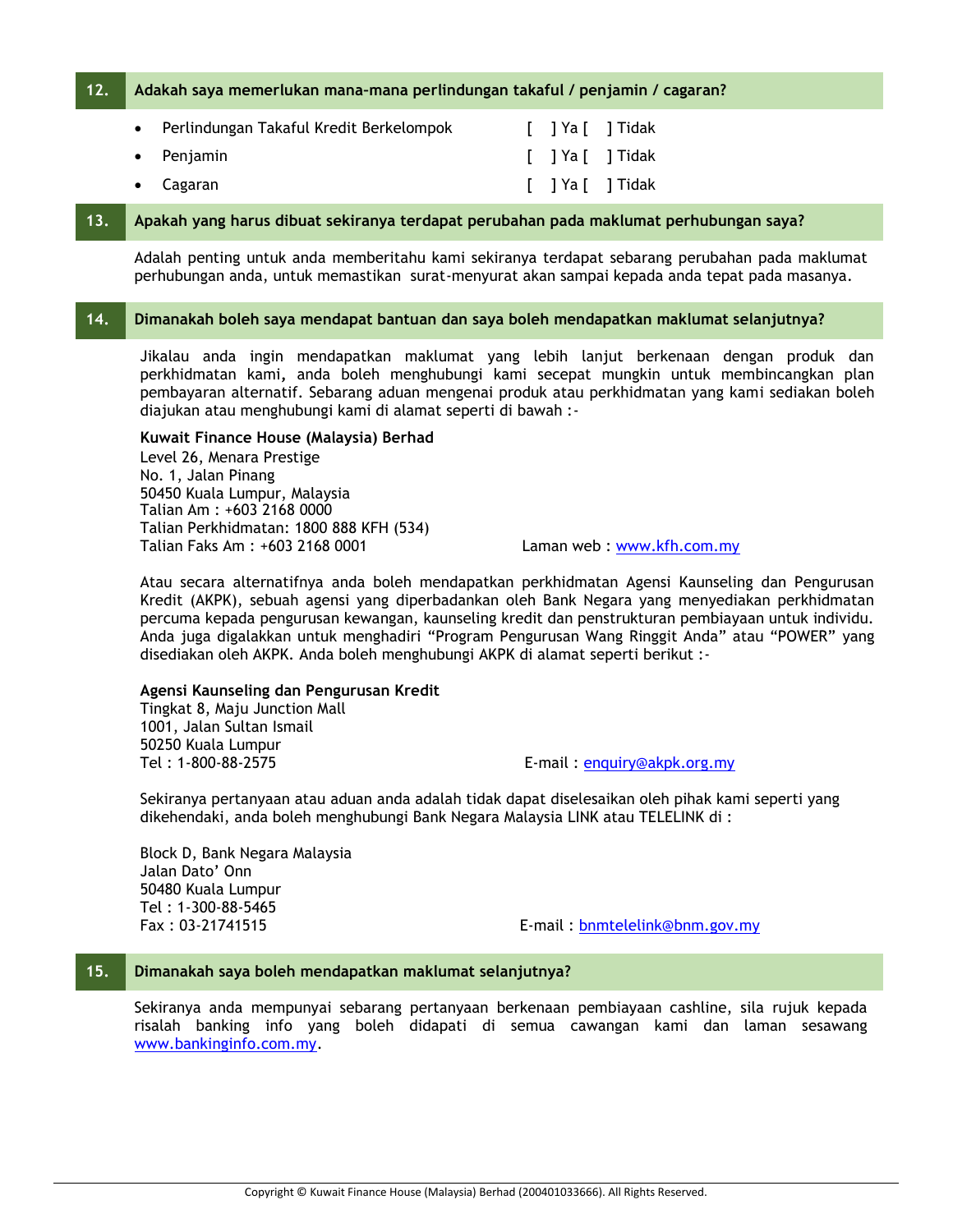## **CATATAN PENTING:**

**TINDAKAN UNDANG-UNDANG BOLEH DIAMBIL TERHADAP ANDA JIKA ANDA INGKAR DALAM PEMBAYARAN SEMULA KFH MURABAHAH CASHLINE-i ANDA.**

**PENDEDAHAN MAKLUMAT PRODUK INI BUKANLAH HELAIAN, PERJANJIAN ATAU DOKUMEN YANG TERIKAT DI SISI UNDANG-UNDANG. PERMOHONAN ANDA ADALAH TERTAKLUK KEPADA KAJIAN SEMULA KREDIT KAMI (TERMASUK STATUS KREDIT ANDA DARIPADA SUMBER-SUMBER DALAM DAN LUARAN), DAN KELULUSAN ADALAH DIATAS BUDI BICARA PIHAK BANK**

Maklumat yang diberi di Helaian Pendedahan produk ini adalah sah pada 18 Mei 2022.